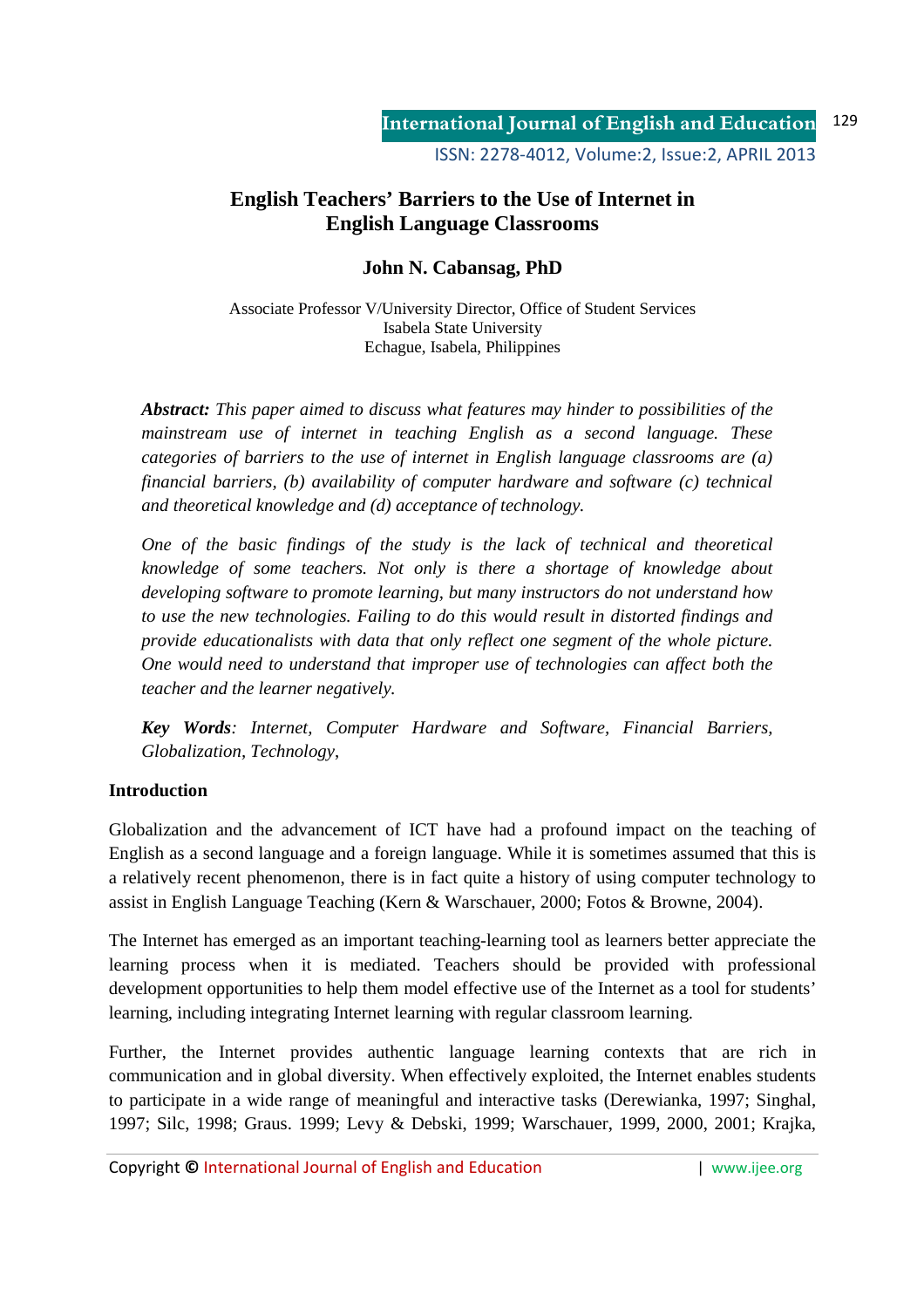2000; Kern and Warschauer, 2000; Warschauer, Shetzel & Meloni, 2000; Harmer, 2001; Kasper, 2002a; Murray, 2005). As Hanson-Smith (2001) puts it:

> . . .The widespread use of software, local area networks (LANS) and the Internet has created enormous opportunities for learners to enhance their communicative abilities, both by individualizing practice and by tapping into a global community of other learners (p. 107).

Especially valuable for ESL learners are both the 'authentic language material' (Wilson, 2004:5) available on the Internet and its interaction possibilities (Warschauer, 2001), as such learners may have for other means of obtaining genuine communication in the target language.

The aim of this paper is to discuss what features may hinder to possibilities of the mainstream use of the Internet in teaching English as a foreign language. Although the problem can be approached from many different aspects, there are only few which will be discussed here. Without any attempt at prioritization, the paper will look at the following common categories of barriers to the use of Internet in English Language classrooms (a) financial barriers, (b) availability of computer hardware and software, (c) technical and theoretical knowledge, and (d) acceptance of the technology.

## **The research questions for this study are:**

1. To what extents do the Filipino English language teachers' use the Internet?

2. What are Filipino English language teachers' practices of using the Internet for English language teaching?

3. What are the barriers that hinder Filipino English language teachers' use and practices of the Internet in terms of English language teaching?

4. To what extent does the Internet contribute to the overall professional development of the Filipino English language teachers?

# **Review of Literature**

The Internet is constantly growing in popularity and availability. Many people use the Internet daily, sometimes without even being aware of the fact that they use the Internet on a daily basis. As noted by Warschauer, Shetzer and Meloni (2000), the Internet has been reshaping many aspects of society such as on-line education, advertising, marketing and sales. A number of language teachers have become interested in using the Internet since recent developments in ICT support diversity in learning methods and multimedia materials that can be useful for language learners. The vast amount of information linked by hypertext on the Web seems highly valuable for learners with a self-directed learning style. Each learner is allowed and encouraged "to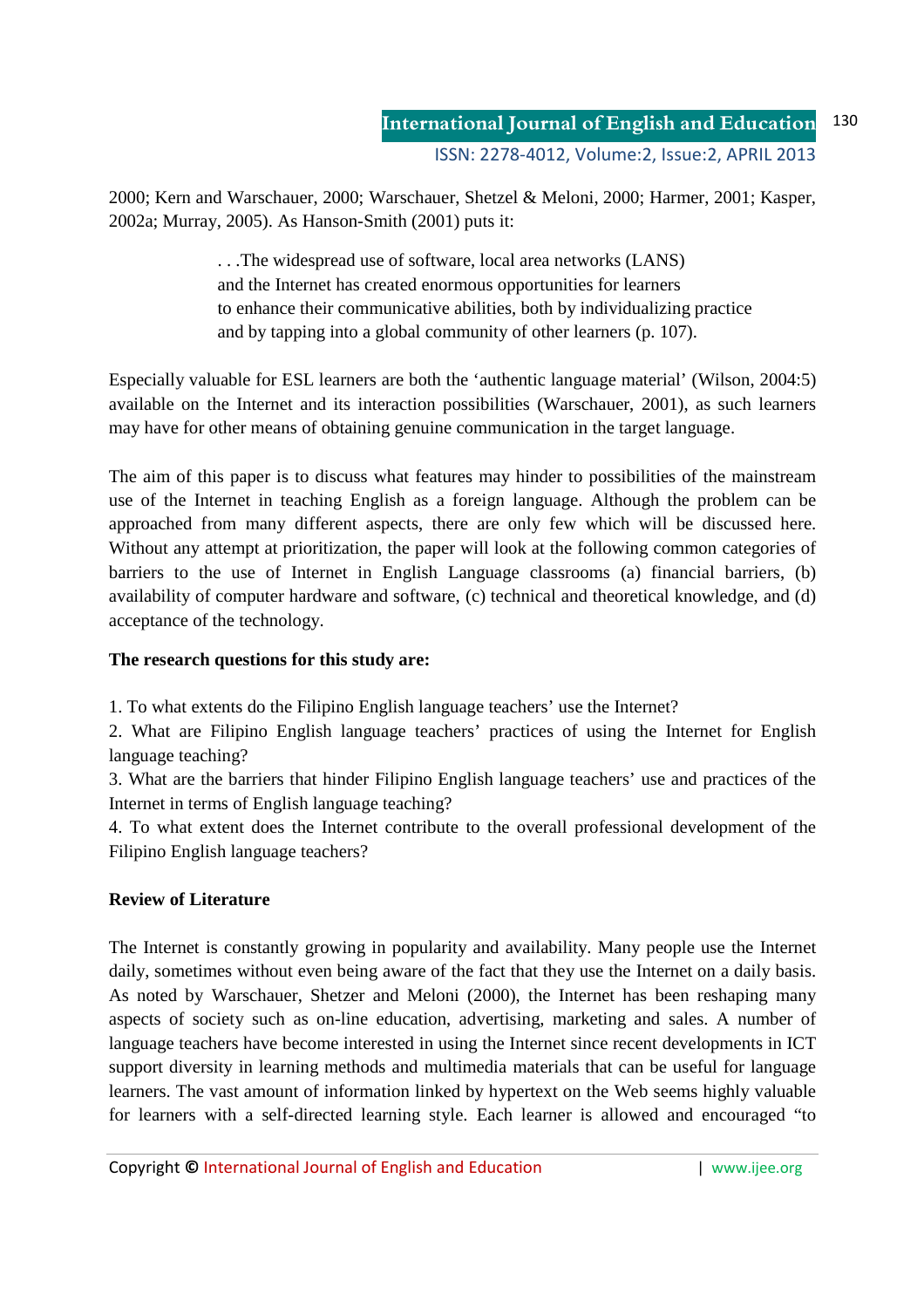### **International Journal of English and Education** ISSN: 2278-4012, Volume:2, Issue:2, APRIL 2013 131

manage the learning process independently and to explore linked pieces of information nonsequentially on the basis of their personal preferences and needs" (Son, 1998, p.121). Language teachers, accordingly, can make their classes individualized and personalized, resulting in selfempowerment and autonomy in learning (Warschauer, Turbee & Roberts, 1996).

Alomari, (2009) and Maor (2003) argue that teachers should take on the roles of a researcher or a facilitator to engage students to become involved in active, collaborative and constructive learning experiences. However, without a teacher to organize the resources and then contextualize the learning possibilities within the curricula, the power of Internet will dissipate and the potential of teaching will be lost. Therefore, teachers need to engage in more powerful roles that include not only using technology appropriately, but also finding ways to build in meaning purposeful connections and relationships to the larger world and community outside the school building (McCombs 2000).

Hence, teachers' practices of the Internet have to mirror their new roles so that learning experiences can be enhanced and enriched through engaging learners in authentic and meaningful activities that the Internet can facilitate and support. Earlier studies have explored such possibilities with quite exciting outcomes. LeLoup (1997), for instance, notes that email provided teachers the access to discussion groups and newsgroups, which in turn allowed teachers to design activities and projects that enhanced their curriculum and provided students with opportunities to communicate directly with foreign language speakers. These discussions allowed the teachers to gain confidence and to learn and rely on and support each other (Taylor & Stuhlmann, 1998). Also, through discussions in an online networking environment, English language teachers contributed to mutual encouragement and recognition amongst teachers, which took form in giving positive feedback on ideas, materials and classroom practices (Tsui et al 1996) that benefit learners. Also, the Internet offers English teachers the opportunity for ongoing collaboration and professional development through various online activities such as online sharing, online collaboration and online researching (see Kabilan & Mohammed Amin 2004; Kabilan & Mohammed Amin; 2006 Kabilan 2005) that contributed to better classroom practices in terms of teaching and learning of English.

### **Methodology**

The subjects in the study were 168 College English teachers (38 males and 130 females) of the three state universities and one state college in Cagayan Valley Philippines namely: Isabela State University (Isabela), Nueva Vizcaya State University (Nueva Vizcaya), Quirino State College and Cagayan State University (Cagayan). The age range of the respondents was from 21- 64 years with a mean age of 34. Their teaching experience ranged from less than 5 years to more than 25 years with a mean of 15 years. The study used a questionnaire to document Cagayan Valley, Philippines College English teachers' perceptions and barriers on the use of the Internet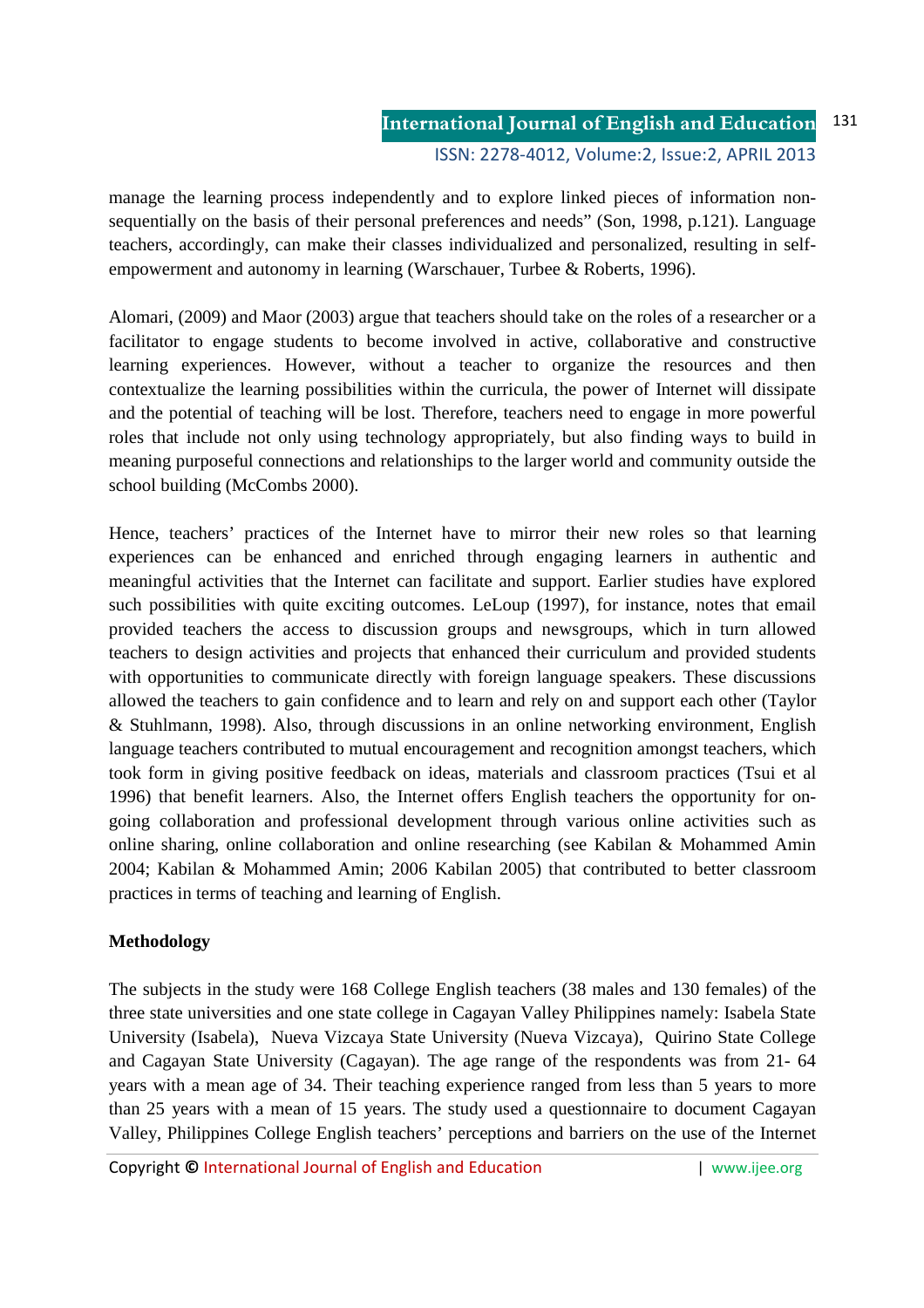### **International Journal of English and Education** ISSN: 2278-4012, Volume:2, Issue:2, APRIL 2013 132

for English language teaching purposes. The questionnaire consisted of three sections: a demographic section to get respondents' background information; a multiple-choice section to find their perceptions and barriers on the use of Internet using a modified Likert scale; and an open- ended question section to elicit their general opinions or comments on the use of the Internet for teaching purposes in the classroom. It was distributed on-line and off-line to 168 College English teachers of Cagayan Valley, Philippines. A total of 168 questionnaires had been returned within three-month time and the data collected from the questionnaire were analyzed quantitatively and qualitatively.

### **Findings and Discussions**

Of the 168 returned questionnaire, only 72 (43%) teachers indicate that they have access to the Internet and have used the Internet for some kind of teaching and learning activities in classrooms or have used the Internet for professional development purposes. Remaining teachers (n=96) report that they have not used the Internet at all for the purpose of teaching English, even though some of them might have access to the Internet. The teachers' reasons for not using the Internet are indicated in Table 1.

| Reasons for using the Internet         | Yes | F(% )  | No | $F(\%)$ |
|----------------------------------------|-----|--------|----|---------|
| 1. Don't know how to use               | 70  | (73)   | 26 | (27)    |
| 2. No time to learn about the Internet | 55  | (57)   | 41 | (43)    |
| 3. No time to use                      | 36  | (37.5) | 60 | (62.5)  |
| 4. No interest at all                  | 26  | (27)   | 70 | 73)     |

**Table 1.** Filipino teachers' reasons for not using the Internet

Most of the teachers are not using the Internet mainly because they do not know how to use the Internet and they have no time to learn about the Internet. Only a 27% of the teachers indicate that they have no interest at all in terms of using the Internet for teaching English. Studies have shown that there are teachers who do not prefer online activities, and sometimes it is very difficult to encourage teachers' engagement in online activities (Kabilan 2003; Moonen & Voogt 2000; Owen 2000). These are because teachers have little or no knowledge and experience of technology or telecommunications in general (Levin & Thurston 1996), just like what was stated by the Filipino teachers in this study. For the following sections, the data analysed and discussed would be concerned with the Filipino teachers who have access to the Internet and have used the Internet for the teaching of English.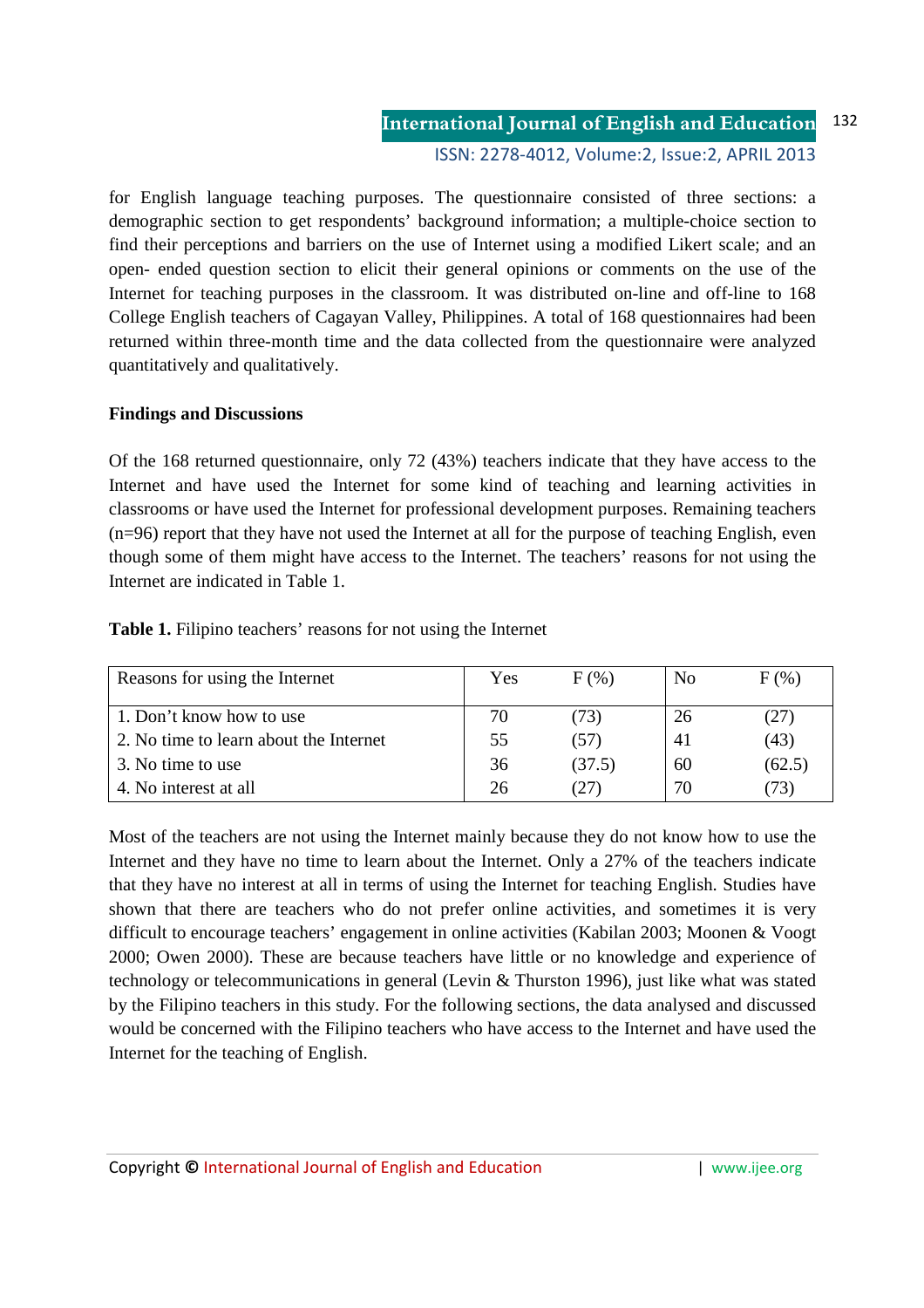## **Filipino English Language Teachers' Use of Internet**

Table 2 shows the number of hours Filipino English language teachers who accessed and used the Internet in a week (by hours). Majority of the teachers spend about 1-5 hours per week, and 15% spend more than 20 hours per week.

| 1.21               |    |      |  |
|--------------------|----|------|--|
| Number of hours    | F  | (96) |  |
| $1-5$              | 25 | (34) |  |
| $6 - 10$           | 21 | (28) |  |
| $11 - 15$          | 13 | (18) |  |
| $16-20$            |    | (4)  |  |
| More than 20 hours | 10 | (14) |  |
| N                  | 72 |      |  |

**Table 2.** Overall usage of Internet in a week (by hours)

Tables 1 and 2 imply that the issues of accessibility and lack of facilities and lack of time are the key factors that hinder teachers' effective utilization of the Internet in Cagayan Valley Philippines. The same issues and problems have been identified earlier by Demirbilek (2009) in the Turkish context and by Kabilan and Mohamed Amin (2004); Kabilan (2003), and Kabilan and Mohamed Amin (2002) in the Malaysian context. In the open-ended question of the problems faced in using the Internet, even though the 72 Filipino teachers accessed to the Internet, they still lamented that they have difficulties accessing the Internet, slow Internet connection or disconnection, technical problems during the class, finding appropriate teaching materials and integrating Internet resources into their classroom curricula, taking much time to prepare and arrange facilities to use the Internet; and finding students' plagiarism. These issues, to some extent, have hindered the teachers' use and practices of the Internet. Though the Internet overcomes the lack of time factor for some conventional form of professional development, it seems that the Filipino teachers still do not have the time to use or learn more about the Internet. This is not surprising because teachers are busier than ever – teaching, writing reports, cocurricular activities, disciplining students, meetings, checking and marking students' work, invigilation of examinations, and the list goes on (Kabilan & Mohamed Amin 2004).

### **Teachers' Practices and Barriers of the Internet and WWW**

Table 3 gives the degree of importance of the teachers' practices of the Internet using; emails, chat rooms, messenger tools and online forums. It is revealed in this study that Filipino English language teachers' practices of the Internet are mainly to develop and enhance their communication skills, increase their communication levels with other teachers and to seek information related to the teaching of English.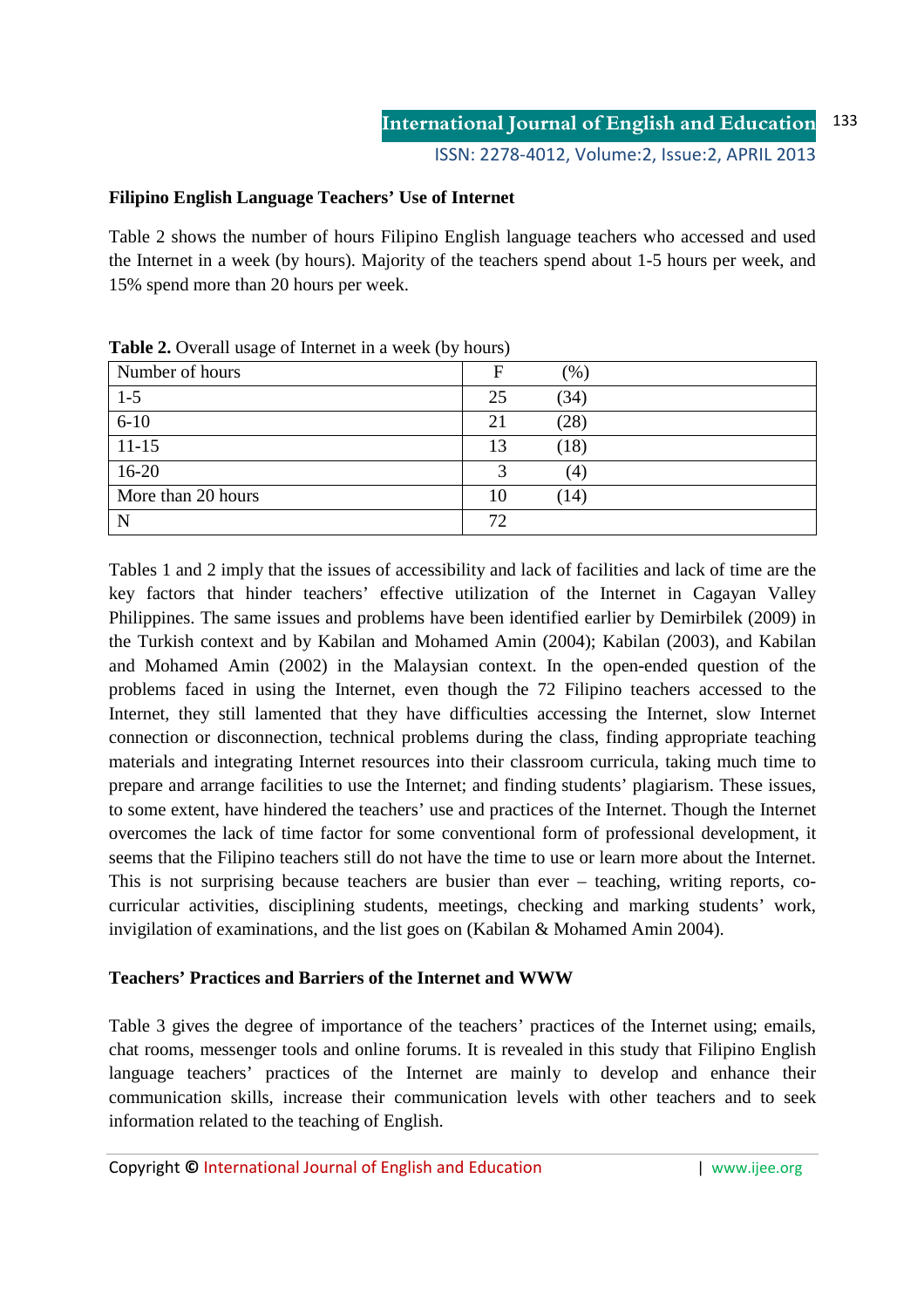ISSN: 2278-4012, Volume:2, Issue:2, APRIL 2013

| Teachers' Practices                             | Strongly         | Disagree       | Agree      | Strongly   | Mean |
|-------------------------------------------------|------------------|----------------|------------|------------|------|
|                                                 | Disagree         |                |            | Agree      |      |
| 1. The Internet provides non- native            | $\boldsymbol{0}$ | 16             | 127        | 25         | 3.05 |
| speakers of English with a rich                 |                  | $(9.5\%)$      | $(75.5\%)$ | (15%)      |      |
| learning environment.                           |                  |                |            |            |      |
| 2. Internet tools can be used for               | $\overline{3}$   | 9              | 120        | 36         | 3.12 |
| teaching purposes.                              | $(1.8\%)$        | $(5.4\%)$      | $(71.4\%)$ | $(21.4\%)$ |      |
| 3. Internet resources can replace               | $\overline{2}$   | 30             | 97         | 39         | 3.05 |
| textbooks.                                      | $(1.2\%)$        | $(17.9\%)$     | (57.7%)    | $(23.2\%)$ |      |
| 4. It is easy to find ESL/EFL                   | $\overline{2}$   | 11             | 133        | 22         | 3.04 |
| materials on the Web.                           | $(1.2\%)$        | $(6.5\%)$      | $(79.2\%)$ | $(13.1\%)$ |      |
| 5. ESL/EFL Websites are useful for              | 5                | 9              | 124        | 30         | 3.05 |
| teaching English.                               | (3%)             | $(5.4\%)$      | (74%)      | (12%)      |      |
| 6. Students can be motivated by the             | 3                | 13             | 128        | 24         | 3.02 |
| use of the Internet in the classroom.           | $(1.8\%)$        | (7.7%)         | $(76.2\%)$ | $(14.3\%)$ |      |
| 7. Students can improve their English           | $\overline{4}$   | 5              | 122        | 37         | 3.14 |
| skills through the use of the Internet.         | $(2.4\%)$        | $(2.98\%)$     | (72.6%)    | (22%)      |      |
| 8. Students can learn how to use                | $\overline{2}$   | 8              | 130        | 28         | 3.09 |
| for<br>Internet<br>learning<br>resources        | $(1.2\%)$        | (4.7%)         | $(77.4\%)$ | $(16.7\%)$ |      |
| English for themselves.                         |                  |                |            |            |      |
| 9.<br><b>Students</b><br>improve<br>can         | $\overline{3}$   | 5 <sup>5</sup> | 141        | 19         | 3.04 |
| communication skills by e-mailing or            | $(1.8\%)$        | (3%)           | $(83.9\%)$ | $(11.3\%)$ |      |
| chatting with native speakers of                |                  |                |            |            |      |
| English on-line.                                |                  |                |            |            |      |
| 10. Students will be more attentive in          | $\overline{4}$   | $\overline{7}$ | 136        | 21         | 3.03 |
| Internet-assisted English language              | $(2.4\%)$        | $(4.1\%)$      | $(81\%)$   | $(12.5\%)$ |      |
| teaching.                                       |                  |                |            |            |      |
| 11. I am responsible for the success            | $\overline{2}$   | 9              | 126        | 31         | 3.10 |
| of internet-assisted English language $(1.2\%)$ |                  | $(5.4\%)$      | (75%)      | $(18.4\%)$ |      |
| teaching.                                       |                  |                |            |            |      |
| 12. I am competent to use Internet-             | $\overline{3}$   | 11             | 139        | 15         | 2.98 |
| based materials in the classroom.               | $(1.8\%)$        | $(6.5\%)$      | (82.7%)    | $(8.9\%)$  |      |
| 13. I know how to integrate Internet            | $\overline{4}$   | 10             | 140        | 14         | 2.97 |
| resources into existing classroom               | $(2.4\%)$        | (6%)           | $(83.3\%)$ | $(8.3\%)$  |      |
| curricula.                                      |                  |                |            |            |      |
| 14. I need training to improve my               | $\overline{4}$   | $\overline{7}$ | 139        | 18         | 3.01 |
| Internet literacy skills.                       | $(2.4\%)$        | $(4.2\%)$      | (82.7%)    | $(10.7\%)$ |      |
| 15. I would like to use Internet-based          | 3                | 3              | 145        | 17         | 3.04 |

# **Table 3.** Teachers practices of the internet

**Copyright © International Journal of English and Education | www.ijee.org**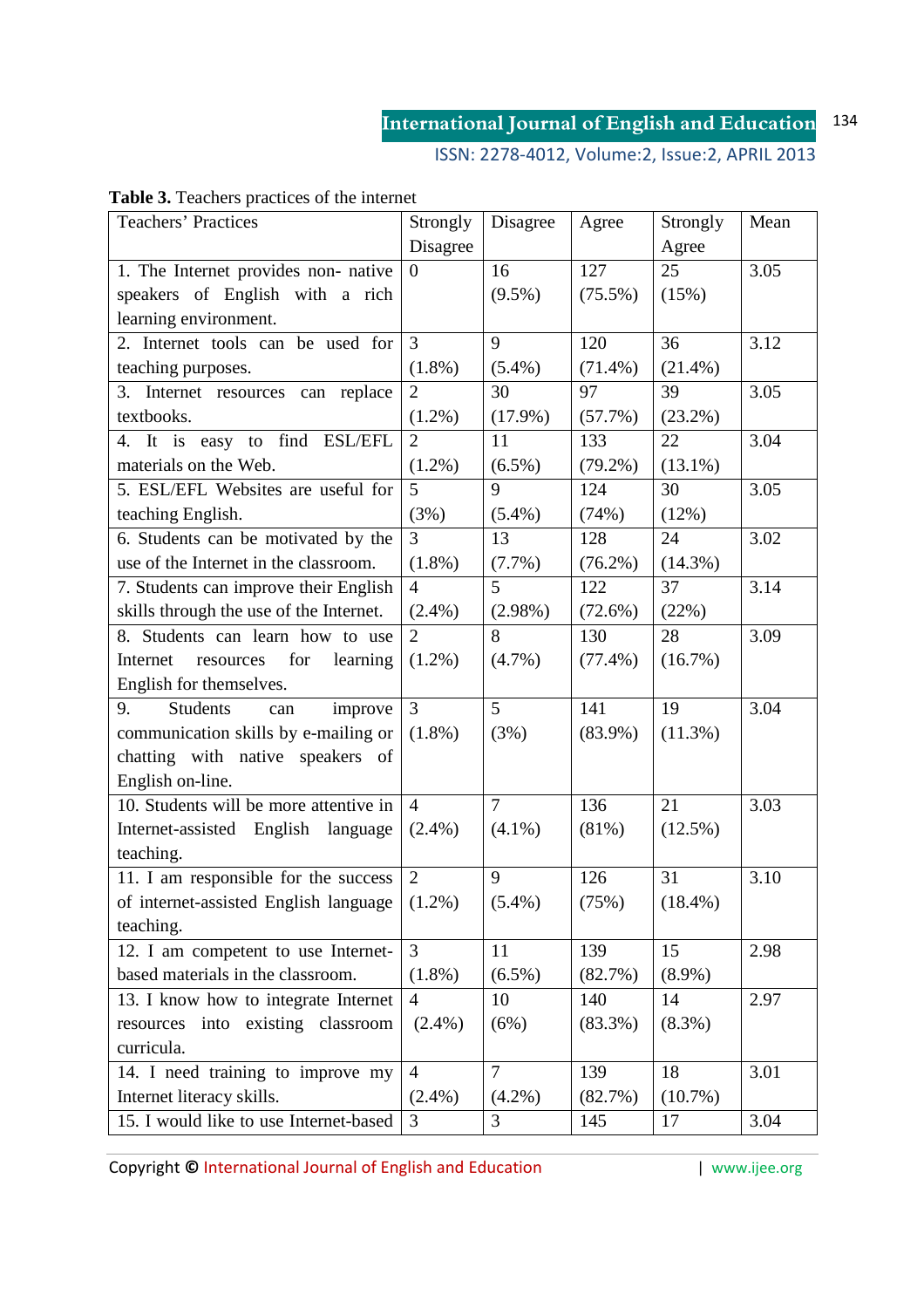ISSN: 2278-4012, Volume:2, Issue:2, APRIL 2013

| materials and activities in my $(1.8)$ |  |  | (1.8) | (86.3) | (10.1) |  |
|----------------------------------------|--|--|-------|--------|--------|--|
| classroom as much as possible.         |  |  |       |        |        |  |

In Table 3, two items with the lowest mean scores are 'I am competent to use internet-based materials in the classroom' and 'I know how to integrate Internet resources into existing classroom curricula.' Previous studies elsewhere also indicate that English teachers are less engaged in activities related to professional support and discussions of TESL issues with fellow teachers compared to other online activities such as developing communication skills and seeking TESL-related information (see Kabilan & Mohamed Amin 2006).

Filipino English language teachers' practices of WWW are purportedly to search TESL-related information, to learn about a variety of TESL topics, to be acquainted and oriented in a world of information, to search relevant materials and to read articles from online journals (Table 4). They emphasized that finding exercises, test questions/language testing materials questions and lesson plans are important reasons for surfing the Internet. As regards the practices of Filipino English teachers of WWW, Table 4 reflects they are willing to try to improve their teaching by engaging in activities such as searching for TESL-related information, reading academic articles and, searching for materials, exercises, questions and lesson plans. It appears that they are interested to use Internet applications for the teaching and learning of English.

| <b>Teachers' Practices</b>                        | <b>Mean Scores</b> |
|---------------------------------------------------|--------------------|
| 1. to search TESL-related information             | 3.01               |
| 2. to learn about variety of TESL topics          | 3.12               |
| 3. to be involved in a world of information       | 2.90               |
| 4. to find materials                              | 3.36               |
| 5. to read academic articles from online journals | 3.0                |
| 6. to present creative works                      | 3.12               |
| 7. to experience creative works                   | 2.97               |
| 8. to find exercises                              | 3.01               |
| 9. to find questions for exams/tests              | 3.07               |
| 10. to find lessons                               | 3.07               |

|  |  |  | Table 4. Filipino English language teachers practices of WWW |
|--|--|--|--------------------------------------------------------------|
|  |  |  |                                                              |

Several researchers such as Gonzalez-Bueno (1998), Graus (1999), and Chafe (1999) have extensively discussed the reasons behind using the Internet in the ESL classroom. Among these reasons is the fact that the human society is becoming an information society and the role of school is to equip students with necessary skills that enable them to function properly in the  $21<sup>st</sup>$ century and keep up with the changes and challenges that are taking place outside the walls of school. Nevertheless, the Filipino English language teachers in this study have indicated several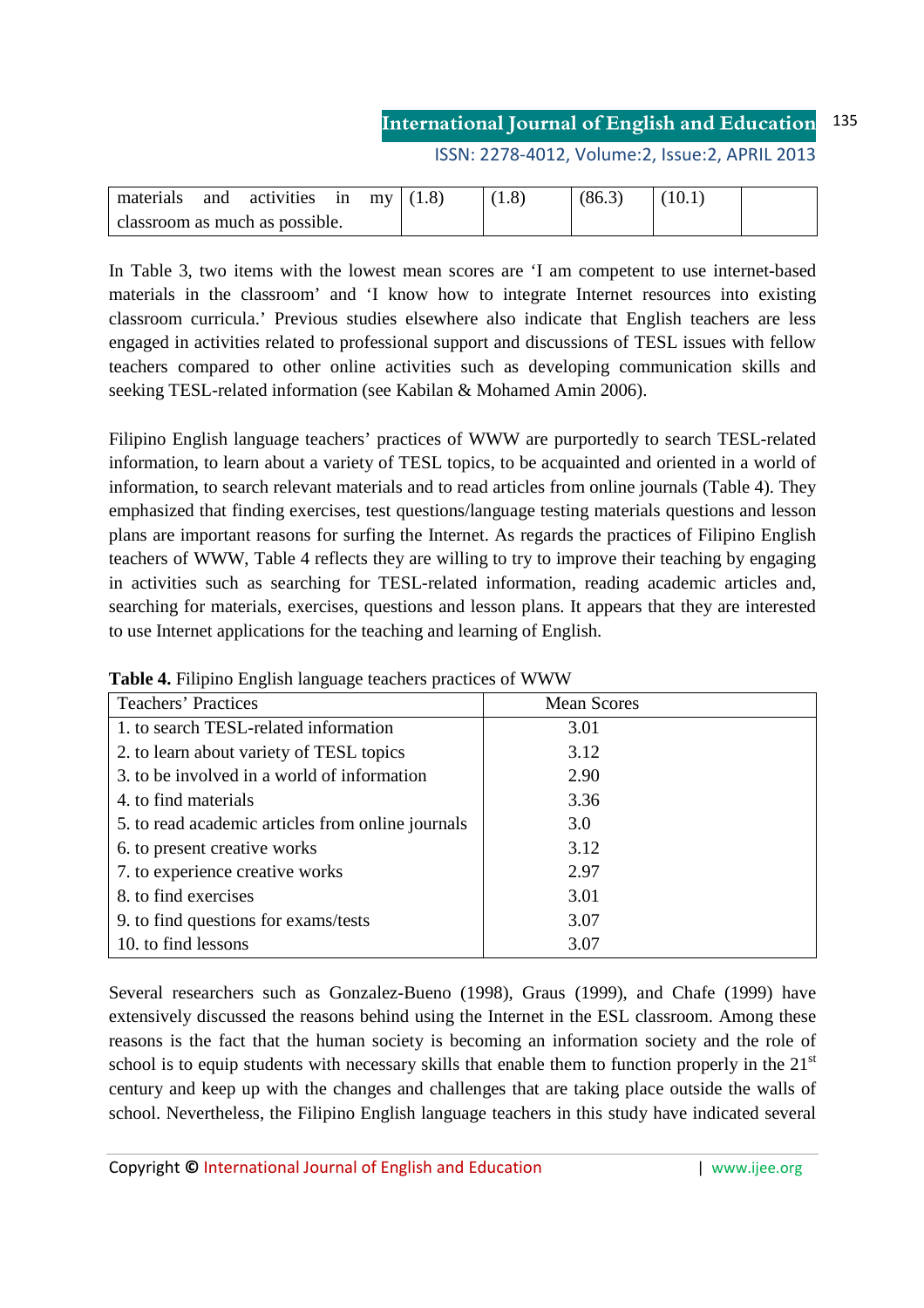ISSN: 2278-4012, Volume:2, Issue:2, APRIL 2013

barriers that they feel have seriously hindered their Internet use and practices. They are: (1) technical and theoretical knowledge (3.04), (2) availability of computer hardware and software (2.89), (3) financial barriers (2.87) and, (4) acceptance of technologies (2.86) (See Table 5). Only a small number of Filipino teachers admit that they lack the knowledge on using the Internet expertly.

| <b>Table 5.</b> Micali Scores of barriers faced by Filiphio Eliginsi language icachers |      |  |  |  |
|----------------------------------------------------------------------------------------|------|--|--|--|
| <b>Barriers</b>                                                                        | Mean |  |  |  |
|                                                                                        |      |  |  |  |
| 1. Technical and Theoretical Knowledge                                                 | 3.04 |  |  |  |
| 2. Availability of computer hardware and software                                      | 2.89 |  |  |  |
| 3. Financial barriers                                                                  | 2.87 |  |  |  |
| 4. Acceptance of technologies                                                          | 2.86 |  |  |  |
|                                                                                        |      |  |  |  |

| Table 5. Mean scores of barriers faced by Filipino English language teachers |  |  |  |
|------------------------------------------------------------------------------|--|--|--|
|------------------------------------------------------------------------------|--|--|--|

### **Technical and Theoretical Knowledge**

As reflected in the table above, lack of technical and theoretical knowledge topped the list of the barriers in using the internet in English language classrooms in state universities and colleges in Cagayan Valley Philippines. Not only is there a shortage of knowledge about developing software to promote learning, as shown above, but many teachers do not understand how to use the new technologies. Furthermore, little is known about integrating these new means of learning into an overall plan. In the communication between McClelland and C. Dede (1995), Dede indicated the more powerful technologies, such as artificial intelligence in computers, might promote learning of higher- order cognitive skills that are difficult access with today's evaluation procedures and, therefore, the resulting pedagogical gains may be under- valued. Improper use of technologies can affect both the teacher and learning negatively (Office of Technical Assessment, 1995).

### **Availability of Computer Hardware and Software**

The most significant aspects of computer are hardware and software. Availability of high quality software is the most pressing challenge in applying the new technologies in education (Herschbach, 1994; Miller, 1997; Office of the Technology Assessment, 1995; Noreburg & Lundblad, 1997). Underlying this problem is a lack of knowledge of what elements in software will promote different kinds of learning. There are few educators skilled in designing it because software development is costly and time- consuming (McClelland, 1996).

McClelland (1996) indicated having sufficient hardware locations where learners have access to it problematic and is, of course, partly a financial problem. Computer hardware and software compatibility goes on to be a significant problem. Choosing hardware is difficult because of the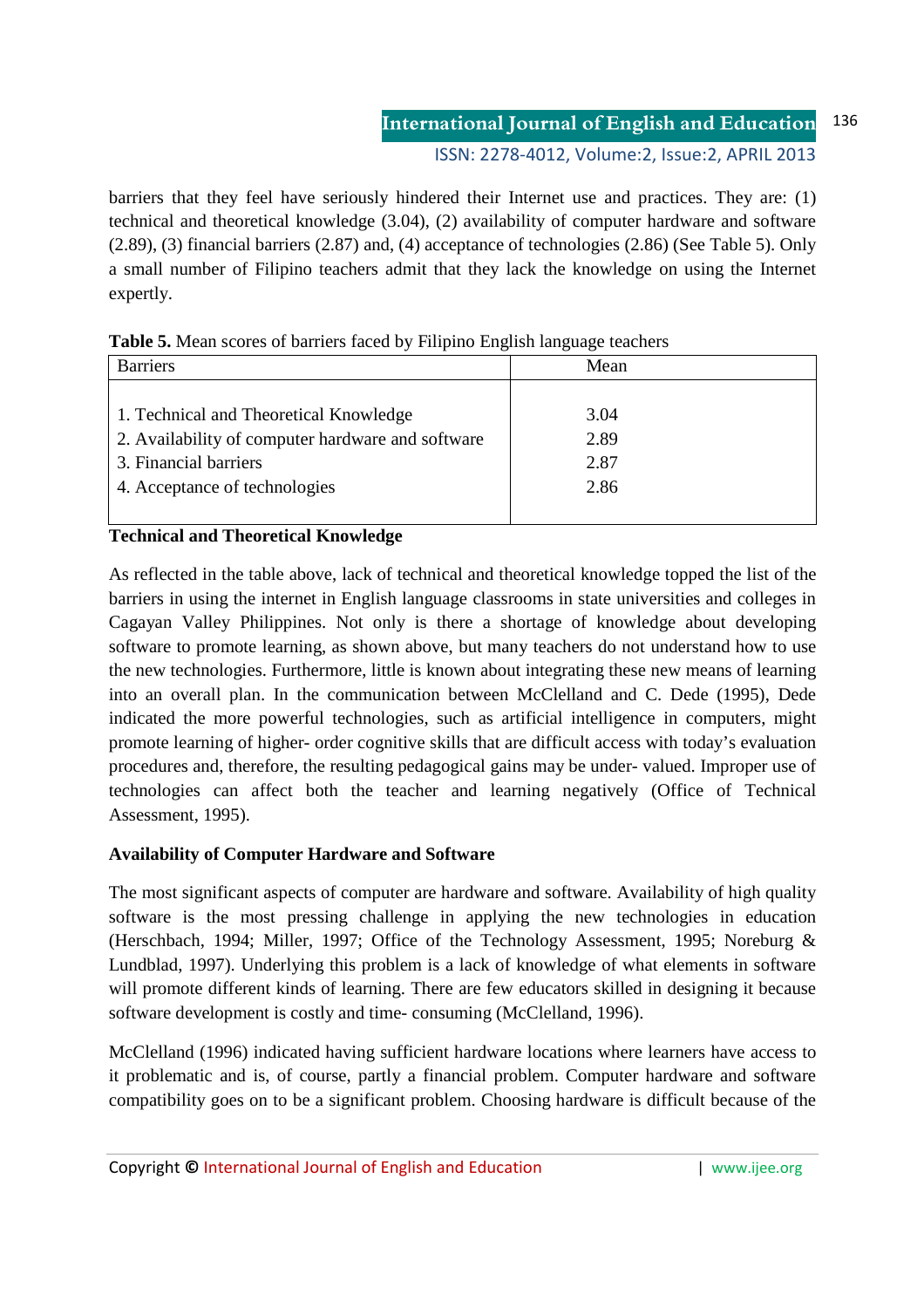many choices of systems to be used in delivering education, the delivery of equipment, and he rapid changes in technology.

## **Financial Barriers**

Financial barriers are mentioned most frequently in the literature by language education practitioners. They include the cost of hardware, software, maintenance (particular of the most advanced equipment), and extend to some staff development. Froke (1994b) said, "concerning the money, the challenge was unique because of the nature of the technology." Existing universities policies and procedures for budgeting and accounting were well advanced for classroom instruction. The costs of media were accounted for in the university as a part of the cost of instruction. Through the initial investment in hardware is high, inhibiting institutions' introduction of advance technologies; but Hooper (1995) recommends that the cost of computers will be so low that they will be available in most schools and homes in the future. Lewis et al. (1994) indicate three conditions under which Computer-assisted Learning and other technologies can be cost effectiveness: Computer-assisted Learning costs the same as conventional instruction but ends up with producing higher achievement in the same amount of instructional time, it results in students achieving the same level but in less time. These authors indicate that in examples were costs in using technologies in education are calculated, they are usually understand because the value of factors, such as faculty time and cost of equipment utilization, is ignored (McClelland, 1995).

Herschbach (1994) argues firmly that new technologies are add-ons expenses and will not, in many cases, lower cost of providing educational services. He stated that the new technologies probably will not replace the teachers, but will supplement their efforts, as has been the pattern with other technologies. The technologies will not decrease educational costs or increase teacher productivity as currently used. Low usage causes the cost barrier. Computers, interactive instruction TV, and other devices are used very few hours of the day, week, or month. Either the number of learners or the amount of time learners apply the technology must be increased substantially to approach the concept of cost effectiveness. There are other more quick and less expensive ways of reducing costs, no matter how inexpensive the technology being used (Kincaid, McEachron, & McKinney, 1994).

### **Acceptance of Technologies**

We live in a time change. Gelatt (1995) stated that change itself has changed. Change has become so rapid, so turbulent, and so unpredictable that is now called "white water" change  $(p.10)$ . Murphy & Terry (1998a) indicated the current of change move so quickly that they destroy what was considered the norm in the past, and by doing so, create new opportunities. But, there is natural tendency for organizations to resist change. Wrong conceptions about the use of technology limit innovation and threaten teachers' job and security (Zuber- Skerritt,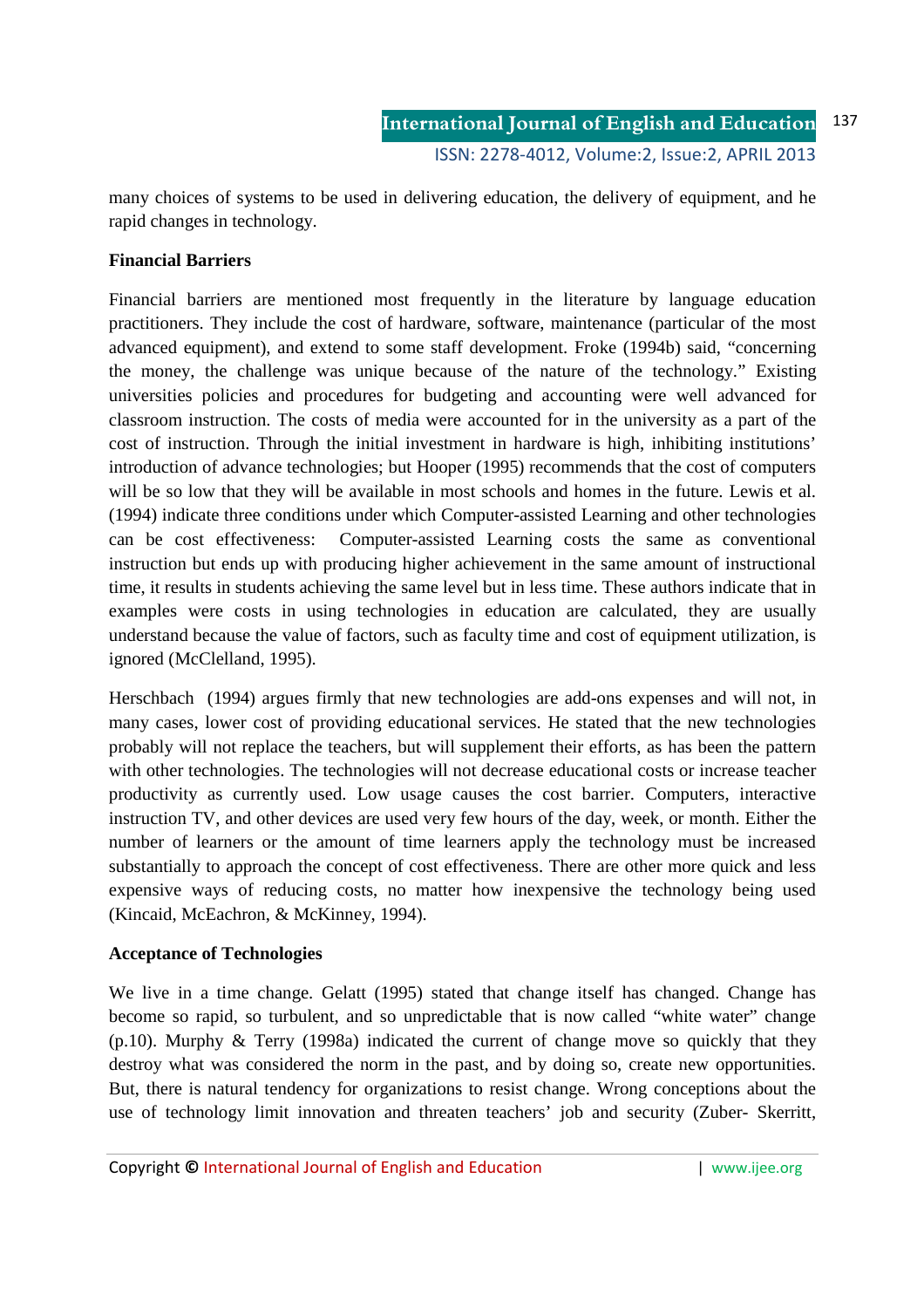1994). Instructor are tend not to use technologies that require substantially more preparation time, and it is tough to provide instructors and learners access to technologies that are easy to use (Herschbach, 1994).

Engaging in Computer- assisted Language Learning is a continuing challenging that requires time and commitment. As we approach the  $21<sup>st</sup>$  century, we realize that technology as such is not the answer to all our problems. What really matters is how we use technology. Computers can/ will never substitute teachers but they offer new opportunities for better language practice. They may actually make the process of language learning significantly richer and play a key role in the reform of a country's educational system. The next generation of students will feel a lot more confident with information technology that we do. As a result, they will also be able to use the Internet to communicate more effectively, practice language skills more thoroughly and solve language learning problems more easily.

# **Overall Contribution of the Internet for Teachers' Professional Development**

The Filipino teachers in this study regard the Internet as important in their effort to enhance their professional development. They use the Internet to share ideas/views with other teachers, to grow professionally, to improve teaching skills, and to be aware of the latest developments in ELT (Table 6).

| <b>Table 6.</b> The importance of Internet's contribution to the overall professional development of the |  |
|----------------------------------------------------------------------------------------------------------|--|
| Filipino English language teachers                                                                       |  |

| Importance of Internet                                 | Mean |
|--------------------------------------------------------|------|
| 1. to share ideas/views with other teachers            | 3.08 |
| 2. to grow professionally                              | 3.06 |
| 3. to improve teaching skills                          | 3.03 |
| 4. to be aware of the latest development in ELT        | 3.08 |
| 5. to expand experiences for career/promotion purposes | 3.05 |
| 6. to learn new skills related to ELT                  | 3.08 |
| 7. to prepare self for innovation                      | 3.07 |
| 8. to facilitate thinking abilities                    | 3.04 |
| 9. to gain motivation                                  | 3.04 |
| 10. to remain interested in teaching                   | 3.03 |
|                                                        |      |

When asked if the Internet has had a positive impact on the teachers' practices of teaching and learning, 96 teachers (57.14%) stress that the Internet is useful and that the Internet is likely to lead to significant changes in the way they teach in the near future. Quite similarly, 76% of the Malaysian English language teachers in the Kabilan and Mohamed Amin's (2002) study state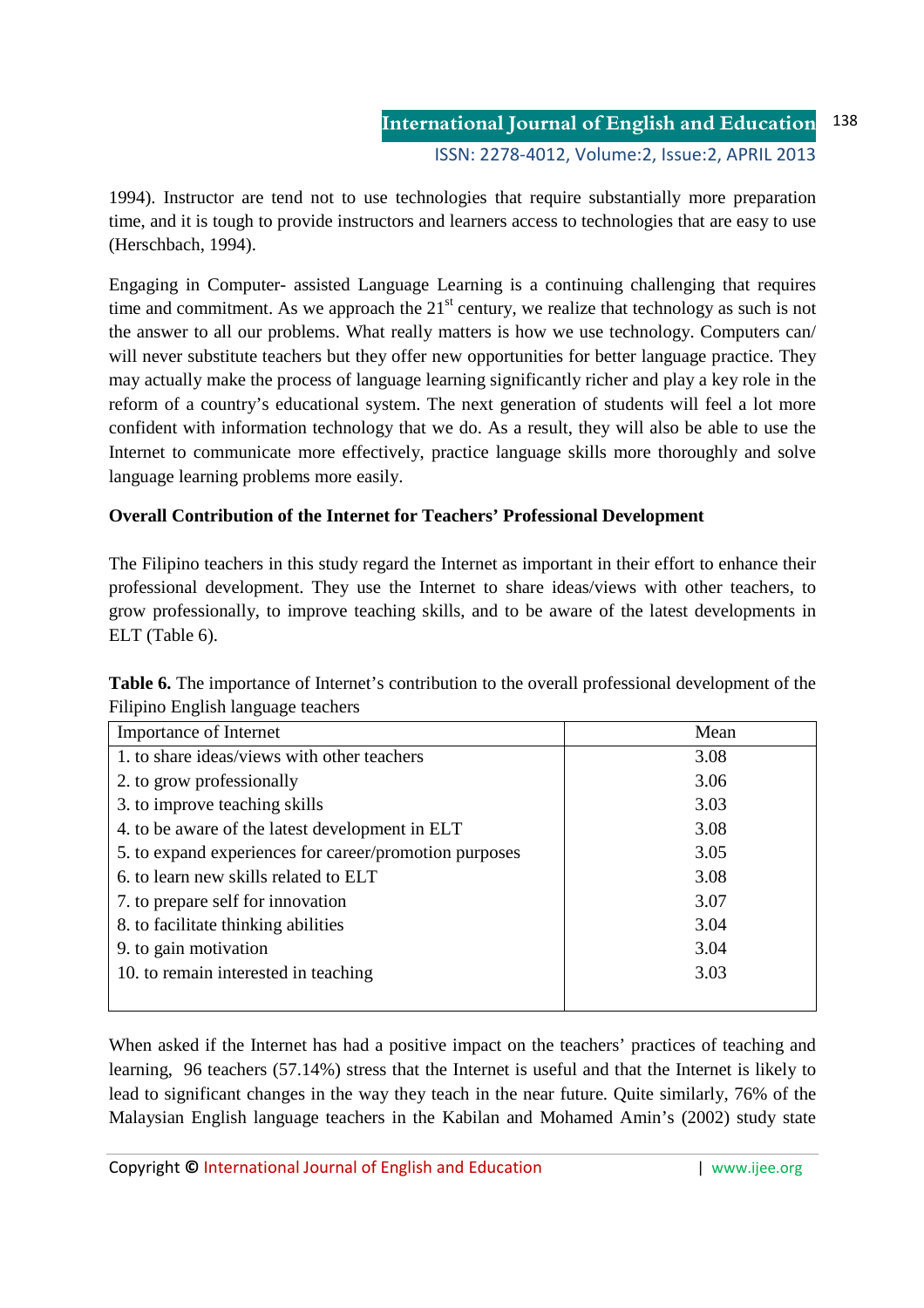### **International Journal of English and Education** ISSN: 2278-4012, Volume:2, Issue:2, APRIL 2013 139

that the Internet has been useful to them, and have contributed meaningfully to their professional development. The Filipino teachers' positive view of the Internet's contribution to their professional development indicate that the Internet is a tool for these teachers to get connected to the outside world, to retrieve information, to keep in touch with the latest news, ideas and approaches to the teaching and learning of English. Hence, the Internet has a huge potential to engage these Filipino teachers to form collaboration with other teachers outside Philippines, especially for the construction of knowledge and ideas.

This study provides a clear indication that the Filipino English teachers are not lagging behind in terms of information, knowledge and professional development as the Internet has kept them informed of the current educational development, especially in the field of teaching English. The current trends of research and practice in enhancing teachers' professional development using the Internet tools (or online professional development) are gearing towards "*a more self-managed and self-directed process of enhancing professional development*" (Kabilan 2005, p.55). With such use of the Internet, teachers actually have the opportunities to learn and gain valuable teacher competencies such as computing skills, creative and critical thinking and communication skills (Kabilan 2005). From the data, it is evident that the Filipino teachers in this study are aware of the potentials of the Internet to help them gain the competencies mentioned by Kabilan (2005).

# **Conclusion**

As a final note, it should be pointed out that internet can or will never substitute teachers but they offer more opportunities for better language practices. They may actually make the process of language learning significantly richer and play a key role in the reform of a country's educational system. The next generation of students will feel a lot more confident with information technology than we do. Therefore, the use of the Internet cannot be considered as the ultimate goal or the only solution for language teaching problems. There are and will be both advantages and disadvantages of its use. In sum, it needs to be looked at only as a working compromise-like everything else in education.

# **Suggestions and Recommendations**

It is therefore necessary for the government authorities to take the initiative to encourage the use of the Internet for teaching English in Cagayan Valley, Philippines. This can be achieved by being more active and supportive in terms of:

1. Increase funding for technology especially computers and Internet facilities and access.

2. The different universities in the region should introduce computer/technology education into existing curricular as well as teacher education and professional development programs.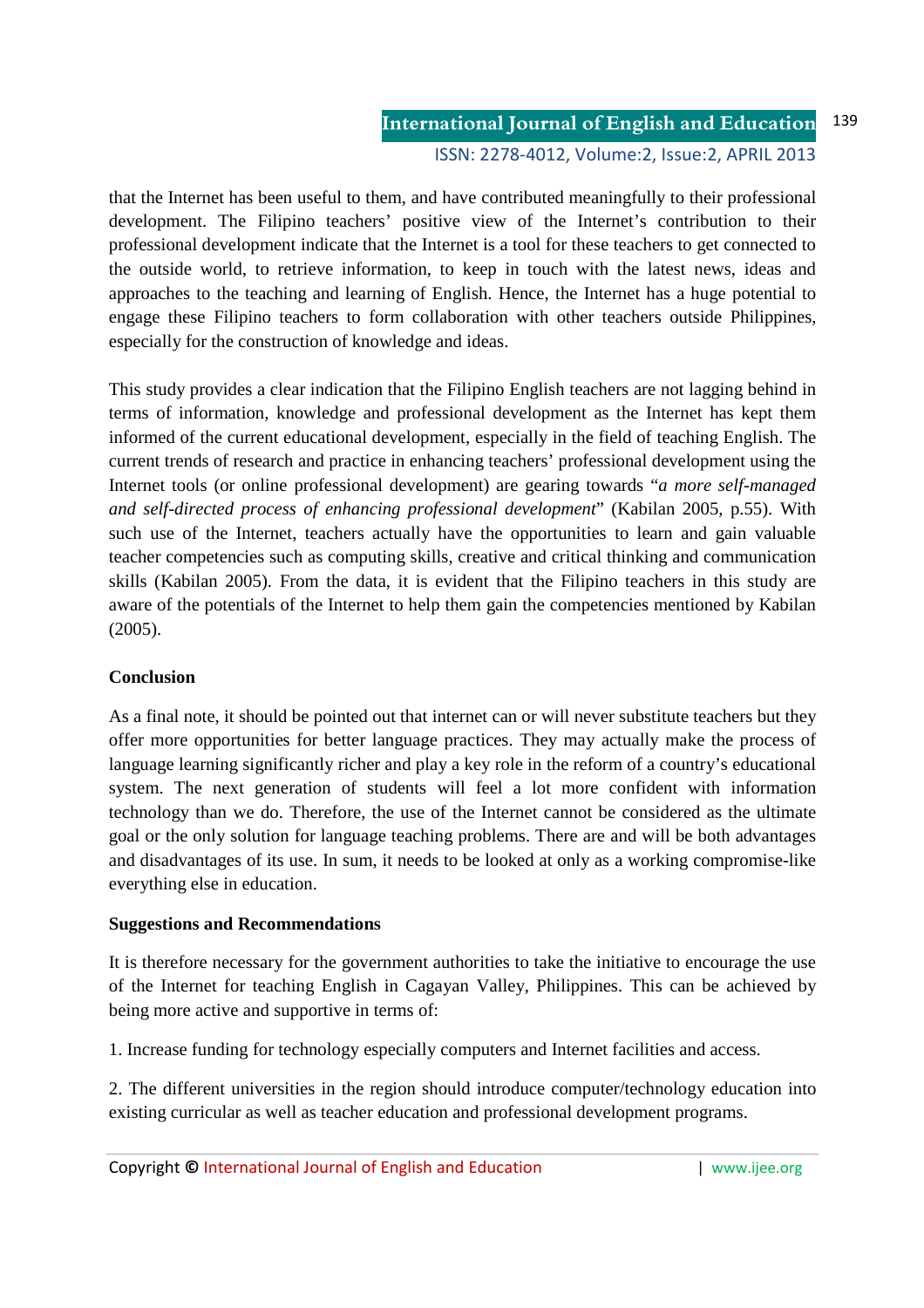3. In-service courses which focus on the use of Internet in language education will experience a boom in the upcoming years, but will decline as pre-service institutions restructure their courses to meet the demands of public education. However, this is not a very fast process and will take perhaps a decade to produce tangible results. It is therefore suggested that state universities and colleges must provide support in the form of networks, technical support, resources and facilities and time allocation for teachers.

## **References**

Alomari, A. (2009). "Investigating online learning environments in a web-based math course in Jordan". International Journal of Education and Development using information and Communication Technology, Vol. 5, No. 3, retrieved 10 October 2011 from http://ijedict.dec.uwi/viewarticle.php? id=700&layout=html

Chafe, A. (1999). Effective use of the internet in second language education: Benefits, challenges and guidelines for teachers. http://www.stemnet.nf.ca/~achafe /internetclassroom.html Derewianka, B. (1997). Using the Internet for Extensive Reading. In G.M. Jacobs, C. Davis & W. A. Renandya (Eds.), Successful Strategies for Extensive Reading (pp. 128-143). Singapore: SEAMEO.

Demirbilek, M. (2009). "Exploring the status of ICT use in adult education: Perspectives from eight European countries-"reflections, insights and challenges", International Journal of Education and Development using Information and Communication Technology, vol. 5, no. 3, pp. 1-21.

Fotos, S. & Browne, C. M. (2004). The Development of CALL and current options. In S. Fotos & C. M. Browne (Eds.), New Perspectives on CALL for Second Language Classrooms (pp. 3- 13). Mahwah, New Jersey: Lawrence Erlbaum Associates.

Froke, M. (1994). A Vision and promise: Distance education of Penn State, Part1-Toward an experience-based definition. Journal of Continuing Higher Education, 42 (2), 16-22.

Gelatt, H. B. (1995). Future sense: Creating the future. The Futurist, 3 (2), 35-43.

Gonzalez-Bueno, M. (1998). The effect of electronic mail on Spanish L2 discourse. Language Learning and technology (online). 1(2), 55-70.

Graus, J. (1999). An Evaluation of the Usefulness of the Internet in the EFL Classroom. Master Thesis, the University of Mijmegen, the Netherlands. Retrieved 7 November 2011, from http://home.plex.nl/rjgraus/thesis/Evaluation.htm

Hanson- Smith, E. (2001). Computer-assisted Language Learning. In R. carter & D. Nunan (Eds.), Teaching English to Speakers of Other Languages (pp. 107-113). Cambridge, Cambridge University Press.

Harmer, J. (2001). The Practice of English Language Teaching  $(3<sup>rd</sup>$  ed.). Essex: Pearson Education Limited.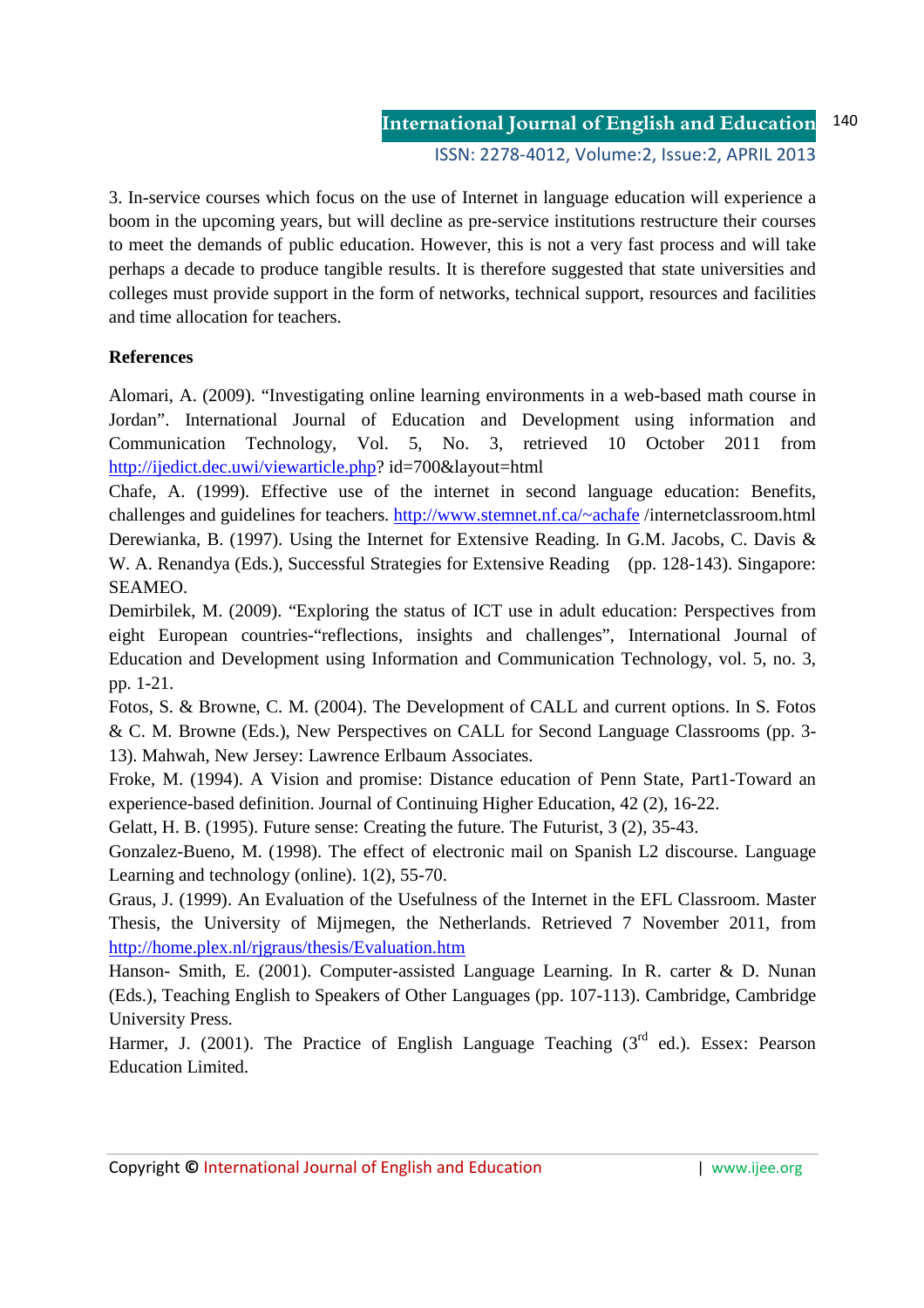ISSN: 2278-4012, Volume:2, Issue:2, APRIL 2013

Herschbach, D. (1994). Addressing vocational training and retaining through educational technology: Policy alternatives. (Information Series No. 276). Columbus, OH: The National Center for Research in Vocational education.

Kabilan, Muhammad Kamarul and Belal Mousa Rajab. (2010). The utlisation of the Internet by Palestinian English language teachers focusing on uses, practices and barriers and overall contribution to professional development. International Journal of Education and Development using Information Technology (IJEDICT), 2010. Vol. 6, Issue 3, pp. 56-72.

Kasper, L.F., ESL and the Internet: Content rhetoric and research. Proceeding of Rhetoric and Technology in the New Millennium, 1998. http://members.aol.com/Drlfk/rhetoric.html

Kasper, L. F. (2002a). Focus Discipline Research and the Internet: Literacy for College ESL Students. The Internet TESL Journal, VIII (6). Retrieved 12 October 2011, from http://itelj.org/articles/Kasper- Focus/

Kern, R., and Warschauer, M. (2000). Introduction: Theory and Practice of Network-based Language Teaching. In M. Warschauer & R. Kern (Eds.), Network-based Language Teaching: Concepts and Practice (pp. 1-19). Cambridge: Cambridge University Press.

Kincaid, H., McEachron, N. B., & McKinney, D. (1994). Technologies in public elementary and secondary education: a policy analysis perspective. Menlo Park, CA: Standford Research Institute.

Kiss, T. (2008). The Digital Blockade: Investigating the lack of Internet Use in English Language Classrooms.ACELT FORUM, Vol. 2 No. 2. Ateneo de manila University. Quezon City.

Krajka, J. (2000). Using the Internet in ESL Writing Instruction. The Internet TESL Journal, VII (11). Retrieved 24 August 2011 from http://iteslj.org/TechniquesKrajka-WritingUsingNet.html

Lee, Kuang-wu. 2000. English Teachers' Barriers to the Use of Computer-Assisted Language Learning. The Internet TESL Journal, Vol. VI, No. 12, December 2000. http://iteslj.org/Articles/Lee-CALL barriers.html

LeLoup, J. W. (1997). But I only have e-mail: What can I do? Learning Languages, 2, 10-15.

Levin, J. & Thurston, C. (1996). Research summary: Educational electronic networks", Educational Leadership, vol. 54, no. 3, pp. 46-50.

Levy, M., & Debski, R. (1999). Introduction. In R. Debski & M. Levy (Eds.), WORDCALL: Global Perspective on Computer-assisted Language Learning (pp. 7-10). Lisse: Sweets & Zeitlinger Publishers. Of Language and Learning. Vol. 2 @004. ISSN 1740-4983.

Maor, D. (2003). The teacher's role in developing interaction and reflection in an on line learning community. Educational Media International, 40(1/2), 127-138.

McCombs, B. (2000). Assessing the role of educational technology in the teaching and learning process. A learner-centered perspective. The Secretary's Conference on Educational Technology, U.S. Department of Education.

Mekhlafi, Amin AL. (2004). The Internet and EFL Teaching: The Reactions of UAE Secondary School English Language Teachers. Journal